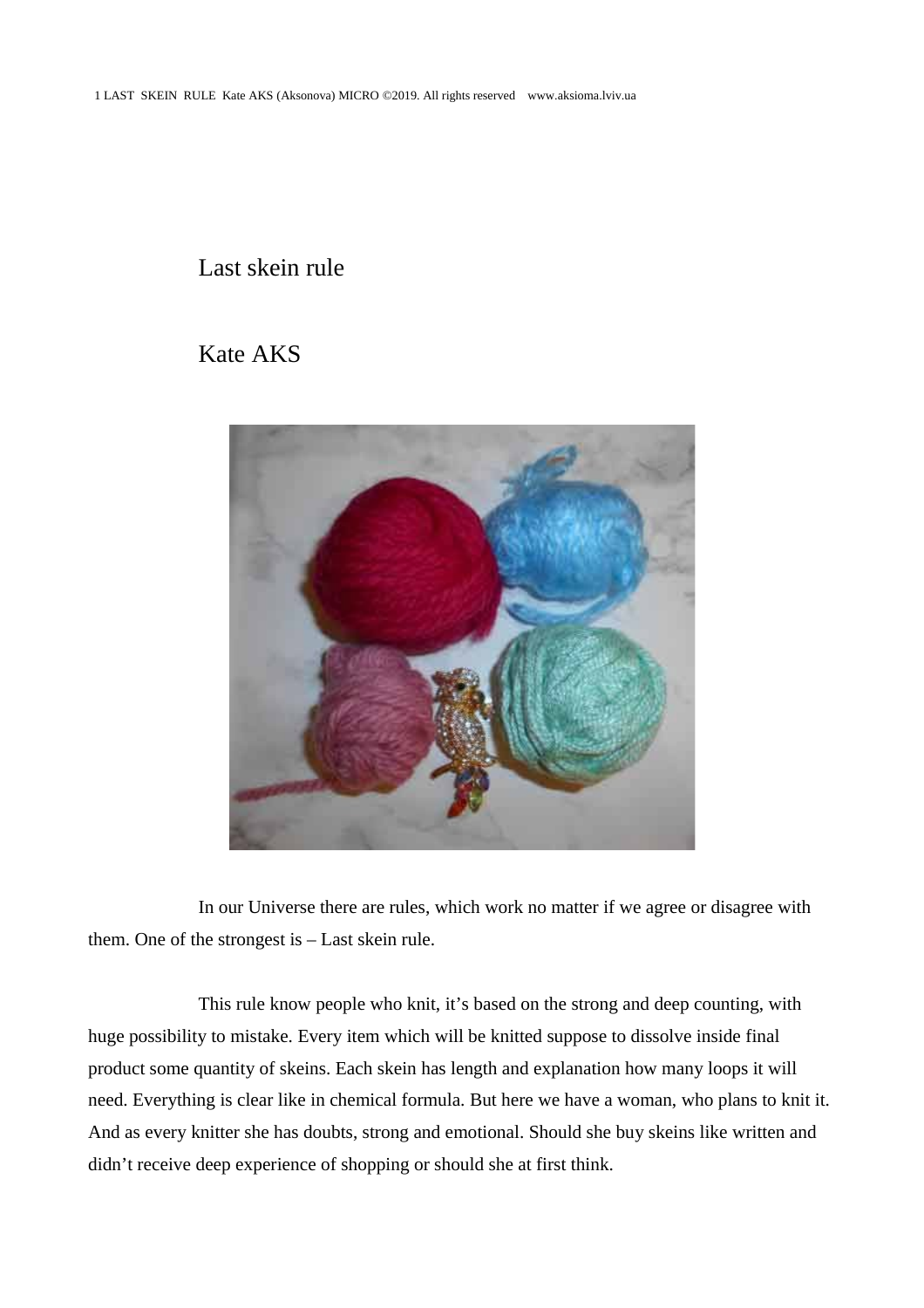Usual woman starts to think, she is in the knitter's friendly environment in the shop, she starts to think aloud. To her experience adds experience of shop-assistant, all her relatives and friend who used the same yarn, for the same project. No matter that that project was one for all, everyone used different quantity of skeins. And more to it, was one woman who crochet and she bought the same amount of yarn and didn't return any. If in the shop there are more women they will participate in this difficult decision, from which depends all evening during whole week. Compassionate shop-assistant gave a chance to knit yarn with needles, which exists exactly for such situation.

Still there is one little doubt inside woman's mind. All she wanted is just knit one shawl/blanket/hat and nothing more. So she never in her life will need one more skein. But she didn't want to return for that such important last skein. Woman will quickly say yes or no to marriage propose for man who she sees first time in her life, but here she needs all possible time.

Decision made, bridge is in fire, woman decided what she needs. Of course, she choose to buy more skeins, than less. Once, her friend's grandmother has a cat, and cat destroyed exactly half of skein, as result shawl/hat/mitten never was finished. Woman should be prepared for such twist of fate, no matter that at home she has parrot who disagree with cats on the transcendental level.

Till last row, loop after loop, woman nervously looks at her treasures. Will be enough? What if she made most empty-headed decision in her life? And at least moment of truth, item finished. There is not opened one skein of yarn and previous also has enough for few hundred loops.

Of course, she was manipulated by shop-assistant and made spontaneous decision about that last skein of yarn. She put it on the table, tomorrow she will return it to the shop. She knitted what she want and finished with it, not for now, but forever.

Next morning was wrong bag and skein left on the table. Passed two more days and woman plan on weekend visit the shop.